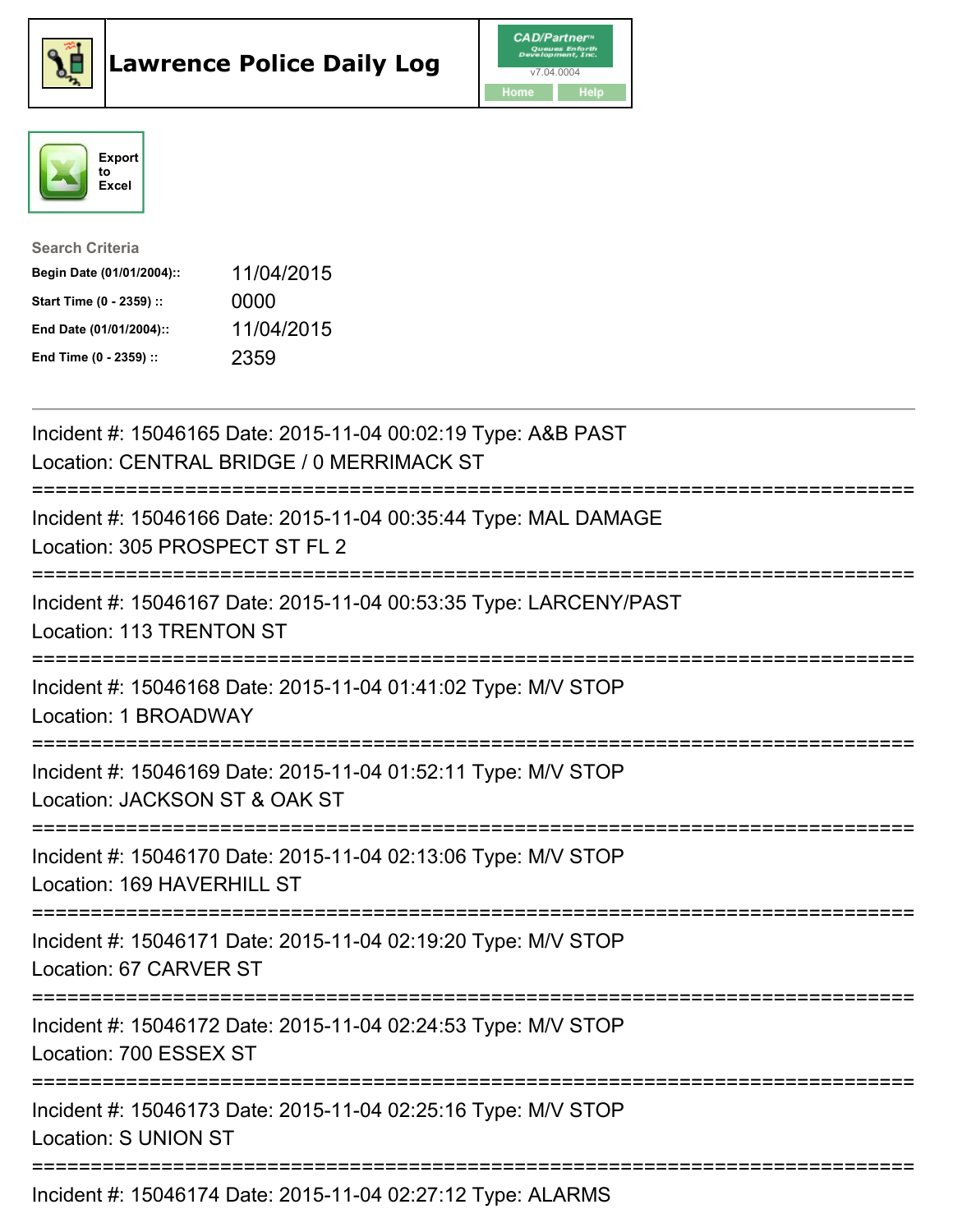Location: 1 OSGOOD ST =========================================================================== Incident #: 15046175 Date: 2015-11-04 02:45:16 Type: M/V STOP Location: 100 MARKET ST =========================================================================== Incident #: 15046176 Date: 2015-11-04 02:46:40 Type: M/V STOP Location: COMMON ST & LAWRENCE ST =========================================================================== Incident #: 15046177 Date: 2015-11-04 03:13:04 Type: M/V STOP Location: S BROADWAY & SALEM ST =========================================================================== Incident #: 15046178 Date: 2015-11-04 03:29:23 Type: SHOTS FIRED Location: EVERETT ST =========================================================================== Incident #: 15046179 Date: 2015-11-04 03:54:05 Type: TOW/REPOSSED Location: MA REG 964VJ2 / 13 CEDAR ST =========================================================================== Incident #: 15046180 Date: 2015-11-04 04:01:25 Type: ALARMS Location: 840 ESSEX ST =========================================================================== Incident #: 15046182 Date: 2015-11-04 04:04:43 Type: 209A/VIOLATION Location: 73 DORCHESTER ST FL 2 =========================================================================== Incident #: 15046181 Date: 2015-11-04 04:05:19 Type: ALARM/BURG Location: 52 COMMON ST =========================================================================== Incident #: 15046183 Date: 2015-11-04 04:14:52 Type: B&E/PAST Location: HAPPY TIME LAUNDRY MAT / 191 PARKER ST =========================================================================== Incident #: 15046184 Date: 2015-11-04 04:46:27 Type: SPECIAL CHECK Location: LAUNDRYMAT / 298 LAWRENCE ST =========================================================================== Incident #: 15046185 Date: 2015-11-04 04:48:02 Type: SPECIAL CHECK Location: LAUNDRYMAT / 149 LAWRENCE ST =========================================================================== Incident #: 15046186 Date: 2015-11-04 04:48:50 Type: SPECIAL CHECK Location: LAUNDRYMAT / 311 PARK ST =========================================================================== Incident #: 15046187 Date: 2015-11-04 04:50:08 Type: SPECIAL CHECK Location: LAUNDRY CAPITAL / 351 BROADWAY =========================================================================== Incident #: 15046188 Date: 2015-11-04 04:50:51 Type: SPECIAL CHECK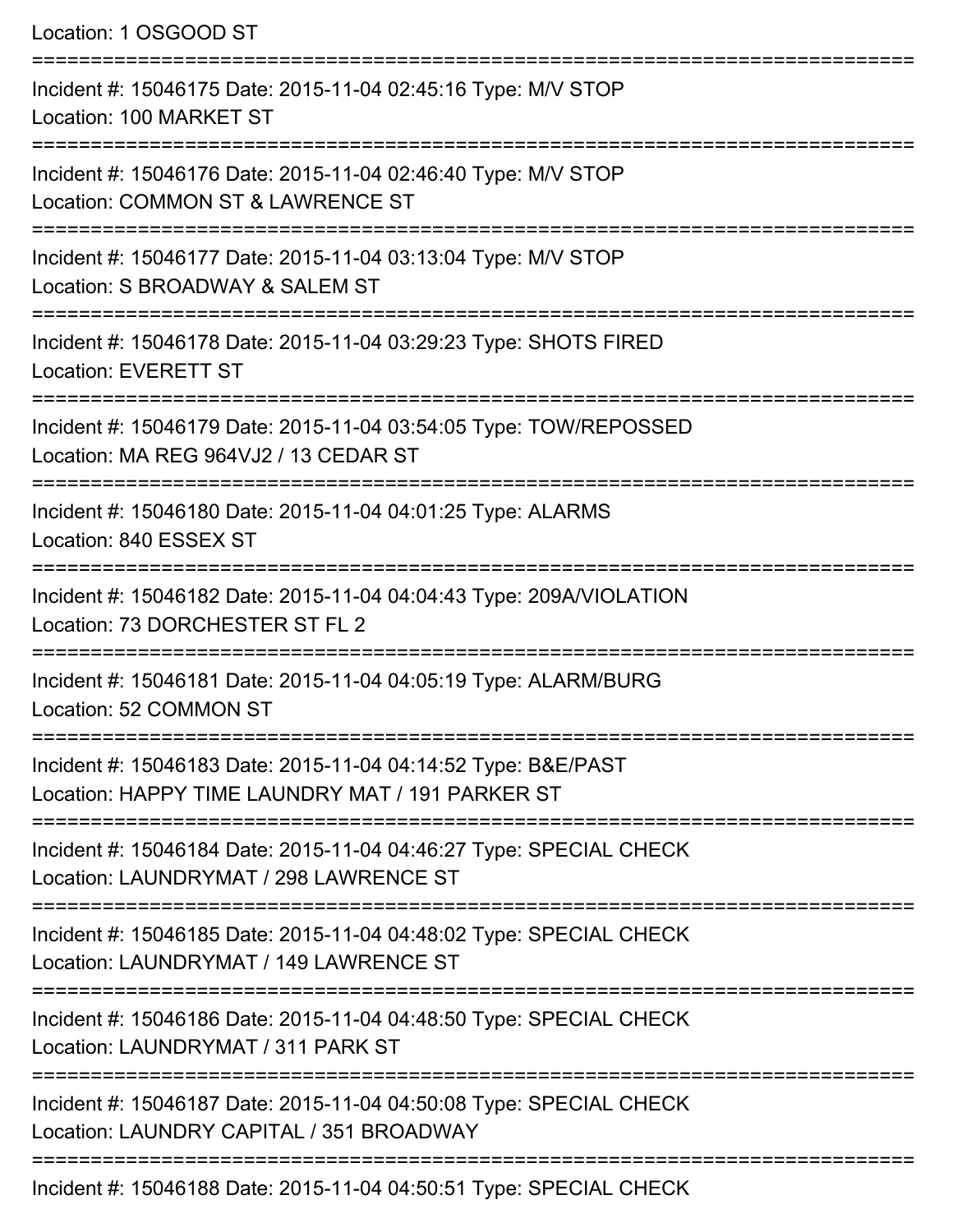| Incident #: 15046189 Date: 2015-11-04 04:52:05 Type: SPECIAL CHECK<br>Location: SUNSHINE LAUNDRY / 193 S UNION ST                 |
|-----------------------------------------------------------------------------------------------------------------------------------|
| Incident #: 15046190 Date: 2015-11-04 04:52:54 Type: SPECIAL CHECK<br>Location: LAUNDRYMAT / 264 S UNION ST                       |
| Incident #: 15046191 Date: 2015-11-04 05:34:17 Type: ALARM/BURG<br>Location: 183 BROADWAY<br>==================================== |
| Incident #: 15046192 Date: 2015-11-04 05:50:24 Type: AUTO ACC/NO PI<br>Location: BROADWAY & WATER ST                              |
| Incident #: 15046193 Date: 2015-11-04 06:10:47 Type: ALARMS<br>Location: 122 HANCOCK ST                                           |
| Incident #: 15046194 Date: 2015-11-04 06:53:34 Type: SUS PERS/MV<br>Location: 700 ESSEX ST                                        |
| ===================<br>Incident #: 15046195 Date: 2015-11-04 07:01:49 Type: PARK & WALK<br>Location: BROADWAY                     |
| Incident #: 15046196 Date: 2015-11-04 07:07:23 Type: A&B PAST<br><b>Location: 1 TREMONT ST</b>                                    |
| Incident #: 15046197 Date: 2015-11-04 07:14:26 Type: ASSSIT AMBULANC<br>Location: 333 SALEM ST FL 2                               |
| Incident #: 15046198 Date: 2015-11-04 07:22:48 Type: CLOSE STREET<br>Location: HAMPSHIRE ST & LEBANON ST                          |
| Incident #: 15046199 Date: 2015-11-04 07:23:55 Type: CLOSE STREET<br>Location: CHARDON ST & HAMPSHIRE ST                          |
| Incident #: 15046200 Date: 2015-11-04 07:31:22 Type: ALARMS<br>Location: WIRELESS SALES / 60 ISLAND ST FL 1                       |
| Incident #: 15046201 Date: 2015-11-04 07:32:32 Type: CLOSE STREET<br>Location: CUSTER ST & PROSPECT ST                            |
| Incident #: 15046202 Date: 2015-11-04 07:40:07 Type: MEDIC SUPPORT                                                                |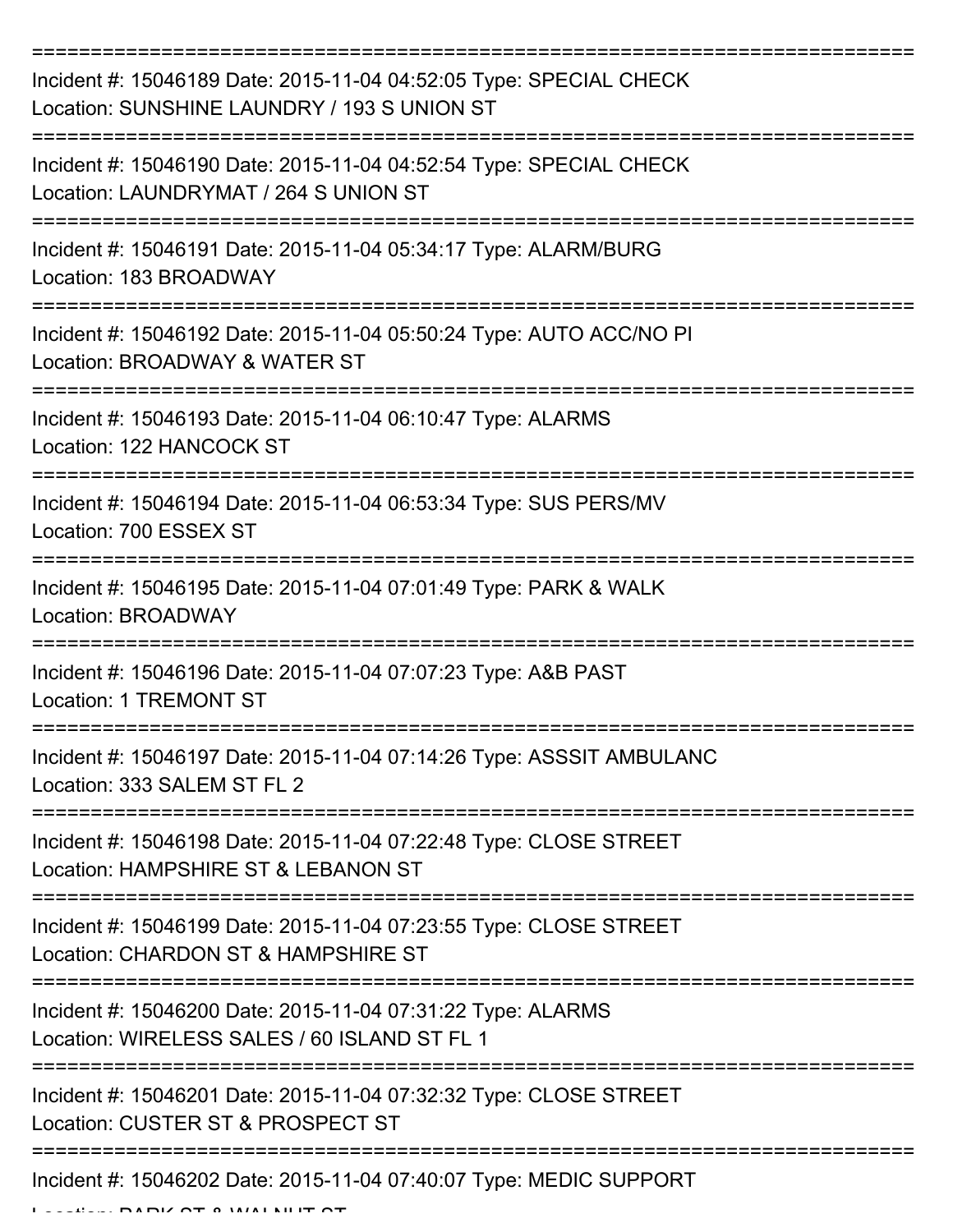| Incident #: 15046203 Date: 2015-11-04 07:40:50 Type: MAL DAMAGE<br>Location: 169 HAVERHILL ST          |
|--------------------------------------------------------------------------------------------------------|
| Incident #: 15046204 Date: 2015-11-04 07:54:41 Type: AUTO ACC/NO PI<br>Location: 97 FERRY ST           |
| Incident #: 15046205 Date: 2015-11-04 07:55:51 Type: M/V STOP<br>Location: MERRIMACK ST & S UNION ST   |
| Incident #: 15046206 Date: 2015-11-04 07:56:56 Type: AUTO ACC/NO PI<br>Location: BROADWAY & WHITMAN ST |
| Incident #: 15046207 Date: 2015-11-04 07:59:14 Type: STOL/MV/PAS<br>Location: 8 INMAN ST               |
| Incident #: 15046208 Date: 2015-11-04 08:06:16 Type: CLOSE STREET<br><b>Location: WILMOT ST</b>        |
| Incident #: 15046209 Date: 2015-11-04 08:07:14 Type: CLOSE STREET<br><b>Location: IRVING AV</b>        |
| Incident #: 15046210 Date: 2015-11-04 08:08:04 Type: M/V STOP<br>Location: FALLS BRIDGE / null         |
| Incident #: 15046211 Date: 2015-11-04 08:11:03 Type: LARCENY/MV/PAST<br>Location: 72 CROSS ST          |
| Incident #: 15046212 Date: 2015-11-04 08:13:49 Type: M/V STOP<br>Location: MARKET ST & S UNION ST      |
| Incident #: 15046213 Date: 2015-11-04 08:20:26 Type: CLOSE STREET<br>Location: BLANCHARD ST            |
| Incident #: 15046214 Date: 2015-11-04 08:34:03 Type: M/V STOP<br>Location: MT VERNON ST & S BROADWAY   |
| Incident #: 15046215 Date: 2015-11-04 08:40:20 Type: MAL DAMAGE<br>Location: 522 ESSEX ST              |
| Incident #: 15046216 Date: 2015-11-04 08:57:05 Type: WARRANT SERVE                                     |

Location: 207 S BBOADWAY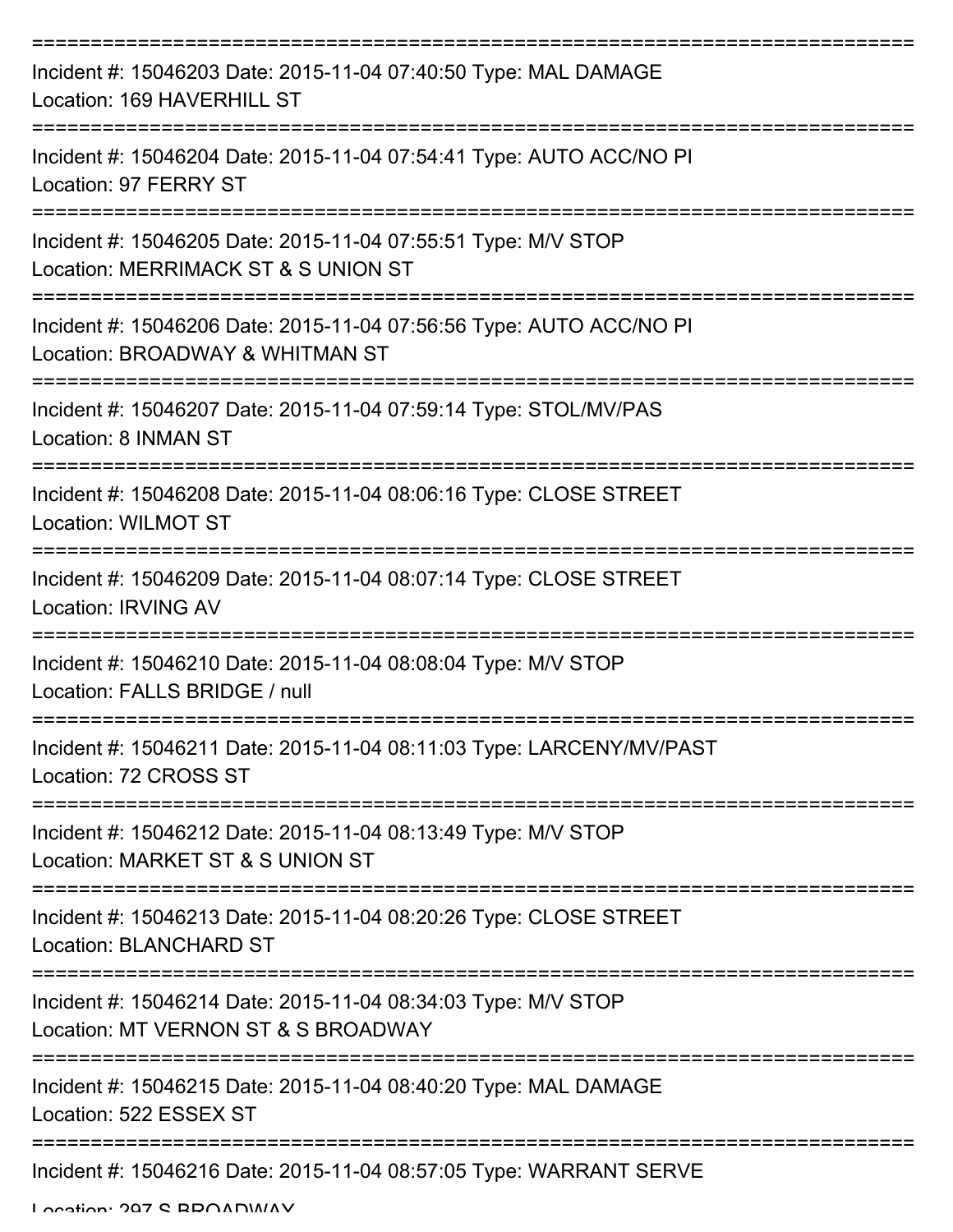| Incident #: 15046217 Date: 2015-11-04 09:04:27 Type: KEEP PEACE<br>Location: 26 SALEM ST #3                                     |
|---------------------------------------------------------------------------------------------------------------------------------|
| Incident #: 15046218 Date: 2015-11-04 09:19:34 Type: DRUG VIO<br>Location: 10 DIAMOND ST #3                                     |
| Incident #: 15046219 Date: 2015-11-04 09:24:24 Type: MAN DOWN<br>Location: 61 BRADFORD ST                                       |
| Incident #: 15046221 Date: 2015-11-04 09:41:39 Type: STOL/MV/PAS<br>Location: 4 SHERIDAN ST                                     |
| Incident #: 15046220 Date: 2015-11-04 09:42:21 Type: SPECIAL CHECK<br>Location: GENERAL ST & UNION ST                           |
| Incident #: 15046222 Date: 2015-11-04 09:44:22 Type: PARK & WALK<br>Location: BRADFORD ST & BROADWAY                            |
| Incident #: 15046223 Date: 2015-11-04 09:59:16 Type: M/V STOP<br><b>Location: 11 LAWRENCE ST</b>                                |
| Incident #: 15046224 Date: 2015-11-04 10:02:10 Type: ALARM/BURG<br>Location: HERNANDEZ RESD / 69 BIGELOW ST                     |
| Incident #: 15046225 Date: 2015-11-04 10:05:48 Type: INVEST CONT<br>Location: 139 MAY ST                                        |
| ===================================<br>Incident #: 15046226 Date: 2015-11-04 10:13:32 Type: TOW OF M/V<br>Location: 30 WELLS ST |
| Incident #: 15046227 Date: 2015-11-04 10:19:15 Type: KEEP PEACE<br>Location: CARIBEAN AUTO SHOP / 134 WEST ST                   |
| Incident #: 15046228 Date: 2015-11-04 10:20:14 Type: PARK & WALK<br>Location: BRADFORD ST & BROADWAY                            |
| Incident #: 15046229 Date: 2015-11-04 10:24:51 Type: B&E FOLLOW UP<br>Location: 840 ESSEX ST                                    |
| Incident #: 15046230 Date: 2015-11-04 10:29:20 Type: SUS PERS/MV<br>Location: 345 HAVERHILL ST                                  |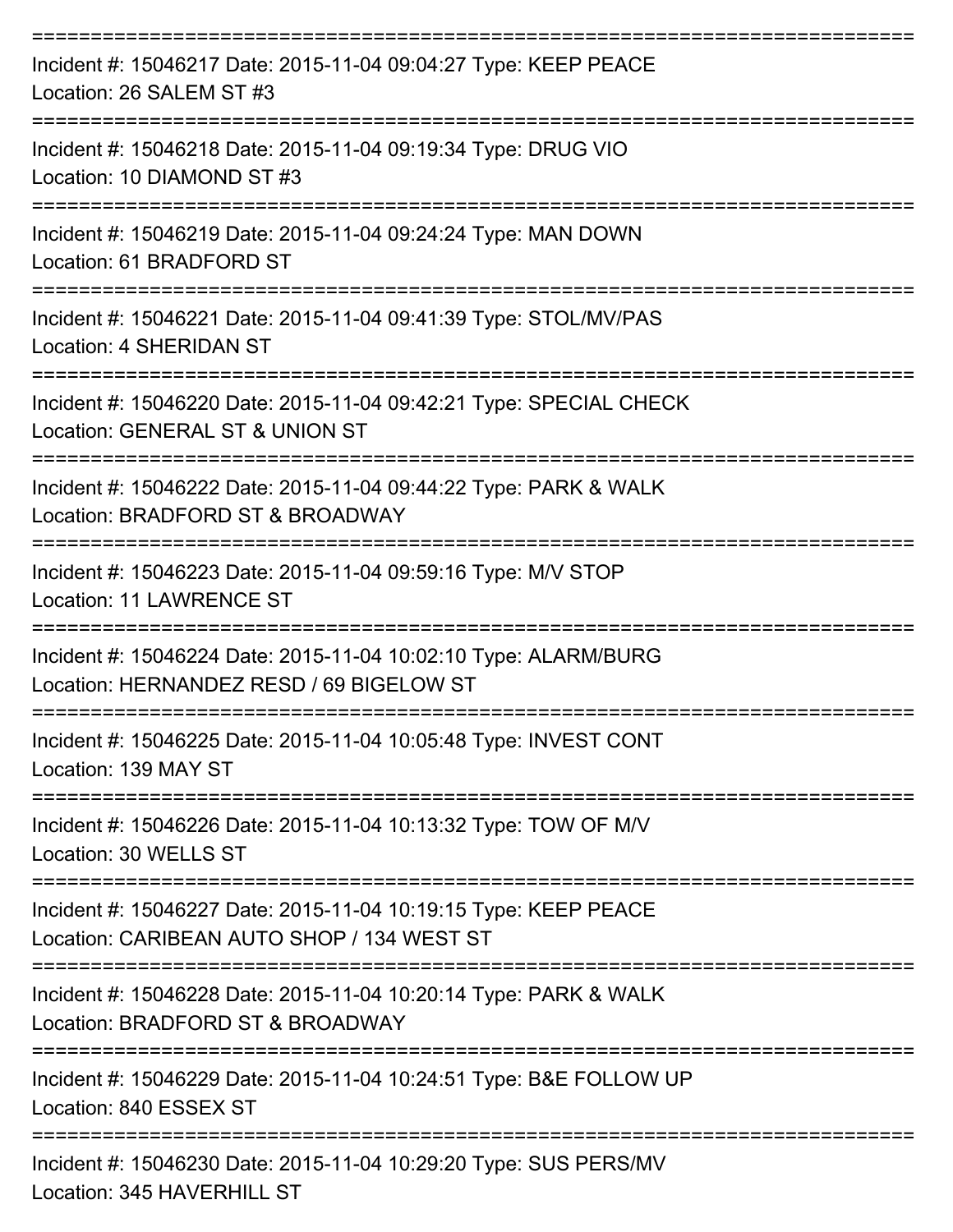| Incident #: 15046231 Date: 2015-11-04 10:33:02 Type: COURT DOC SERVE<br>Location: 317 S BROADWAY                                                                                                    |
|-----------------------------------------------------------------------------------------------------------------------------------------------------------------------------------------------------|
| =============================<br>Incident #: 15046232 Date: 2015-11-04 10:36:03 Type: GENERAL SERV<br>Location: 212 S UNION ST #APT D                                                               |
| Incident #: 15046234 Date: 2015-11-04 10:42:17 Type: LIC PLATE STO<br>Location: 106 BERNARD AV<br>=============================                                                                     |
| Incident #: 15046233 Date: 2015-11-04 10:49:17 Type: M/V STOP<br>Location: CANAL ST & HAMPSHIRE ST                                                                                                  |
| Incident #: 15046235 Date: 2015-11-04 11:01:07 Type: MAL DAMAGE<br>Location: VALENTINE & KEBARTAS EXT. 0 / 15 UNION ST<br>====================================<br>_________________________________ |
| Incident #: 15046236 Date: 2015-11-04 11:08:48 Type: M/V STOP<br>Location: BROADWAY & WATER ST                                                                                                      |
| Incident #: 15046237 Date: 2015-11-04 11:10:04 Type: INVEST CONT<br>Location: 28 EUTAW ST                                                                                                           |
| Incident #: 15046238 Date: 2015-11-04 11:11:05 Type: M/V STOP<br>Location: FARLEY ST & S BROADWAY                                                                                                   |
| Incident #: 15046239 Date: 2015-11-04 11:11:31 Type: M/V STOP<br>Location: FARLEY ST & S BROADWAY                                                                                                   |
| Incident #: 15046240 Date: 2015-11-04 11:16:56 Type: SUS PERS/MV<br>Location: LAWRENCE HIGH SCHOOL / 233 HAVERHILL ST                                                                               |
| Incident #: 15046241 Date: 2015-11-04 11:18:55 Type: B&E FOLLOW UP<br>Location: 191 PARKER ST                                                                                                       |
| Incident #: 15046242 Date: 2015-11-04 11:30:31 Type: M/V STOP<br>Location: LEBANON & HAM                                                                                                            |
| Incident #: 15046243 Date: 2015-11-04 11:32:38 Type: AUTO ACC/NO PI<br>Location: 15 CROSS ST                                                                                                        |
| Incident #: 15046244 Date: 2015-11-04 11:34:10 Type: AUTO ACC/PI<br>Location: 32 LAWRENCE ST                                                                                                        |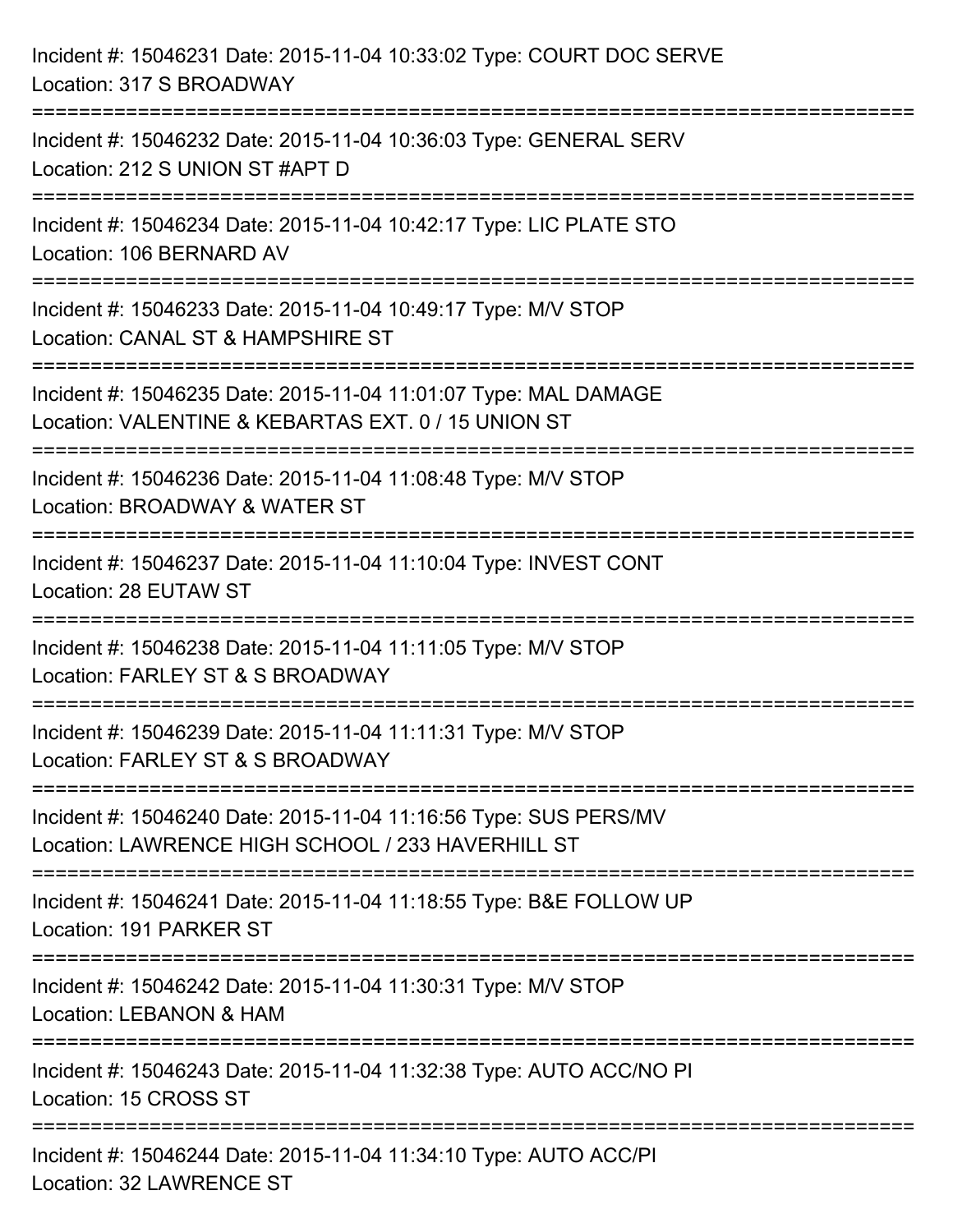| Incident #: 15046245 Date: 2015-11-04 11:35:29 Type: DRUG VIO<br>Location: BROOKFIELD ST & CHESTER ST            |
|------------------------------------------------------------------------------------------------------------------|
| Incident #: 15046246 Date: 2015-11-04 11:39:30 Type: WARRANT SERVE<br>Location: 70 N PARISH RD                   |
| Incident #: 15046247 Date: 2015-11-04 11:51:21 Type: M/V STOP<br>Location: BROADWAY & HAVERHILL ST               |
| Incident #: 15046248 Date: 2015-11-04 11:57:42 Type: UNWANTEDGUEST<br>Location: 35 ROBINSON CT                   |
| Incident #: 15046249 Date: 2015-11-04 12:04:08 Type: SUS PERS/MV<br>Location: 244 BROADWAY                       |
| Incident #: 15046250 Date: 2015-11-04 12:17:21 Type: M/V STOP<br><b>Location: MERRIMACK ST</b>                   |
| Incident #: 15046251 Date: 2015-11-04 12:24:42 Type: M/V STOP<br>Location: 500 MERRIMACK ST<br>================= |
| Incident #: 15046252 Date: 2015-11-04 12:36:08 Type: DOMESTIC/PROG<br>Location: 1 TREMONT ST #APT 8              |
| Incident #: 15046253 Date: 2015-11-04 12:51:03 Type: SUS PERS/MV<br>Location: 11 BENNETT ST                      |
| Incident #: 15046254 Date: 2015-11-04 12:58:53 Type: ALARM/BURG<br>Location: CEPEDA RESD / 6 WOODLAND CT #UNIT A |
| Incident #: 15046255 Date: 2015-11-04 13:00:04 Type: M/V STOP<br>Location: 439 S UNION ST                        |
| Incident #: 15046256 Date: 2015-11-04 13:01:05 Type: ALARM/BURG<br>Location: 22 HOFFMAN AV                       |
| Incident #: 15046257 Date: 2015-11-04 13:07:00 Type: DRUG OVERDOSE<br>Location: 523 LOWELL ST                    |
| Incident #: 15046258 Date: 2015-11-04 13:28:19 Type: ANIMAL COMPL<br>Location: HAVERHILL ST & PROSPECT ST        |

===========================================================================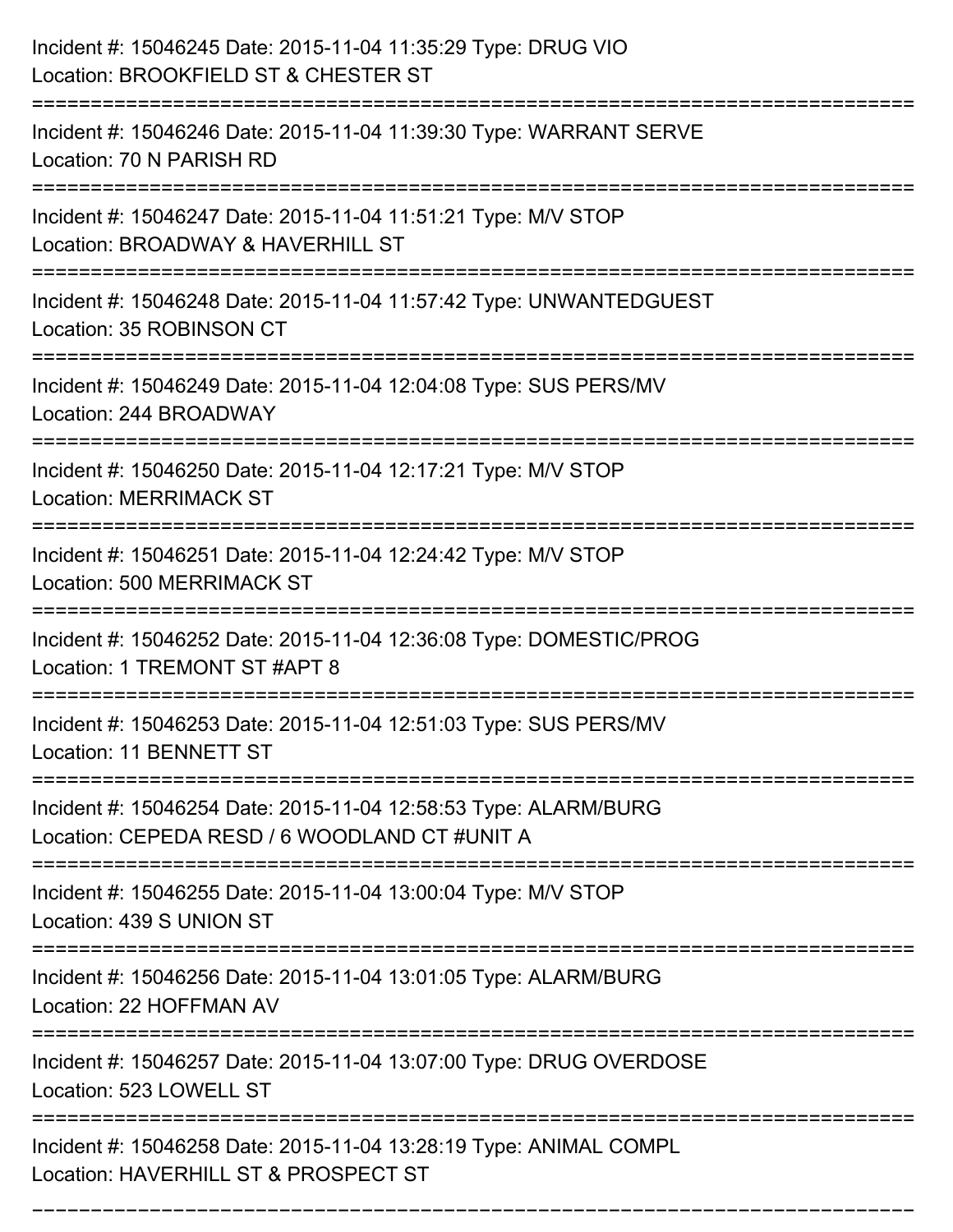| Incident #: 15046260 Date: 2015-11-04 13:46:22 Type: SUS PERS/MV<br>Location: 79 BROOK ST                                             |
|---------------------------------------------------------------------------------------------------------------------------------------|
| Incident #: 15046259 Date: 2015-11-04 13:47:14 Type: UNWANTEDGUEST<br>Location: 70 N PARISH RD                                        |
| Incident #: 15046261 Date: 2015-11-04 13:48:55 Type: 209A/SERVE<br>Location: 77 HAWLEY ST #2                                          |
| Incident #: 15046262 Date: 2015-11-04 13:59:02 Type: SUS PERS/MV<br>Location: BROOK ST & UNION ST                                     |
| Incident #: 15046263 Date: 2015-11-04 14:06:48 Type: TRESPASSING<br>Location: MARY IMMACULATE / 191 MAPLE ST<br>===================== |
| Incident #: 15046265 Date: 2015-11-04 14:19:01 Type: A&B PAST<br>Location: 479 BROADWAY                                               |
| Incident #: 15046264 Date: 2015-11-04 14:21:00 Type: SUS PERS/MV<br>Location: DON PEDRO / 118 S UNION ST                              |
| Incident #: 15046266 Date: 2015-11-04 14:33:20 Type: M/V STOP<br>Location: MANCHESTER ST & WEST ST                                    |
| Incident #: 15046267 Date: 2015-11-04 14:43:51 Type: COURT DOC SERVE<br>Location: 89 NEWTON ST #2                                     |
| Incident #: 15046268 Date: 2015-11-04 14:51:35 Type: 209A/SERVE<br>Location: 14A TYLER ST                                             |
| Incident #: 15046269 Date: 2015-11-04 14:52:42 Type: HIT & RUN M/V<br>Location: CAP / 7 BROADWAY                                      |
| Incident #: 15046270 Date: 2015-11-04 15:01:34 Type: DISTURBANCE<br>Location: 59 LAUREL ST                                            |
| Incident #: 15046272 Date: 2015-11-04 15:04:12 Type: DRUG OVERDOSE<br>Location: 7B SUMMER ST                                          |
| Incident #: 15046271 Date: 2015-11-04 15:04:25 Type: COURT DOC SERVE<br>Location: 162 ANDOVER ST                                      |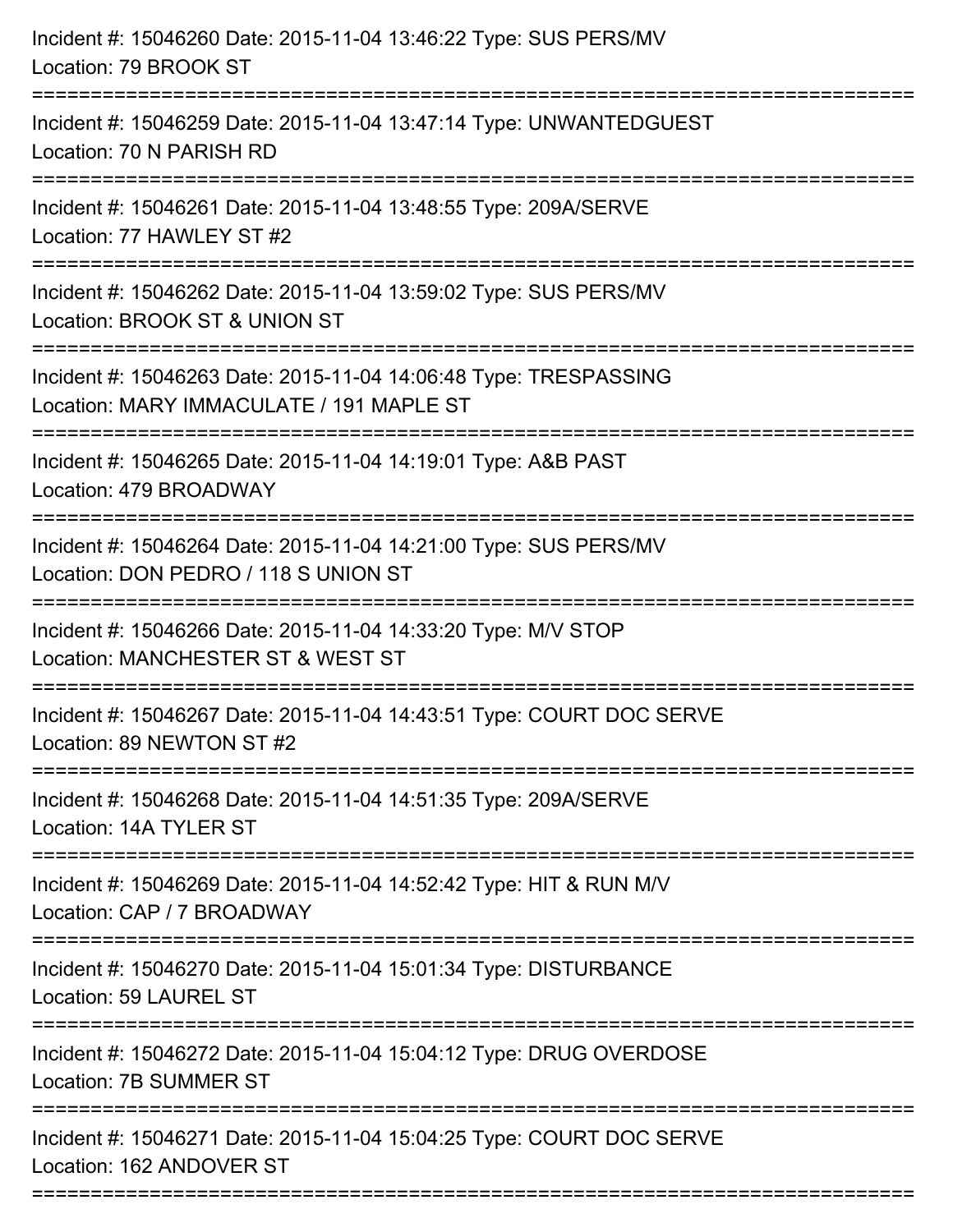Location: 6 NIGHTINGALE CT

| Incident #: 15046274 Date: 2015-11-04 15:22:53 Type: A&B PAST<br>Location: 70 N PARISH RD                                |
|--------------------------------------------------------------------------------------------------------------------------|
| Incident #: 15046275 Date: 2015-11-04 15:23:34 Type: KEEP PEACE<br>Location: 116 OLIVE AV FL 2NDFL                       |
| Incident #: 15046276 Date: 2015-11-04 15:27:45 Type: FIGHT<br>Location: ANDOVER ST & BROOKFIELD ST                       |
| Incident #: 15046277 Date: 2015-11-04 15:32:59 Type: FIGHT<br>Location: MARKET ST & SALEM ST                             |
| Incident #: 15046279 Date: 2015-11-04 15:53:32 Type: TRESPASSING<br>Location: W LAUREL ST                                |
| Incident #: 15046278 Date: 2015-11-04 15:55:06 Type: DISTURBANCE<br>Location: 15 RIVERVIEW PL FL 1STFL                   |
| Incident #: 15046280 Date: 2015-11-04 15:59:05 Type: DISTURBANCE<br><b>Location: FARNHAM ST &amp; PHILLIPS</b>           |
| Incident #: 15046281 Date: 2015-11-04 16:07:12 Type: AUTO ACC/NO PI<br>Location: 248 S BROADWAY                          |
| Incident #: 15046282 Date: 2015-11-04 16:13:16 Type: M/V STOP<br>Location: 70 N PARISH RD                                |
| Incident #: 15046283 Date: 2015-11-04 16:15:53 Type: M/V STOP<br>Location: NEW BALANCE ATHLETIC SHOE CORP / 5 S UNION ST |
| Incident #: 15046284 Date: 2015-11-04 16:22:29 Type: MAL DAMAGE<br>Location: 100 OSGOOD ST FL 1                          |
| Incident #: 15046285 Date: 2015-11-04 16:25:20 Type: MEDIC SUPPORT<br>Location: 279 S BROADWAY #RIGHT                    |
| Incident #: 15046286 Date: 2015-11-04 16:27:27 Type: SUS PERS/MV<br>Location: BROADWAY & HAVERHILL ST                    |
|                                                                                                                          |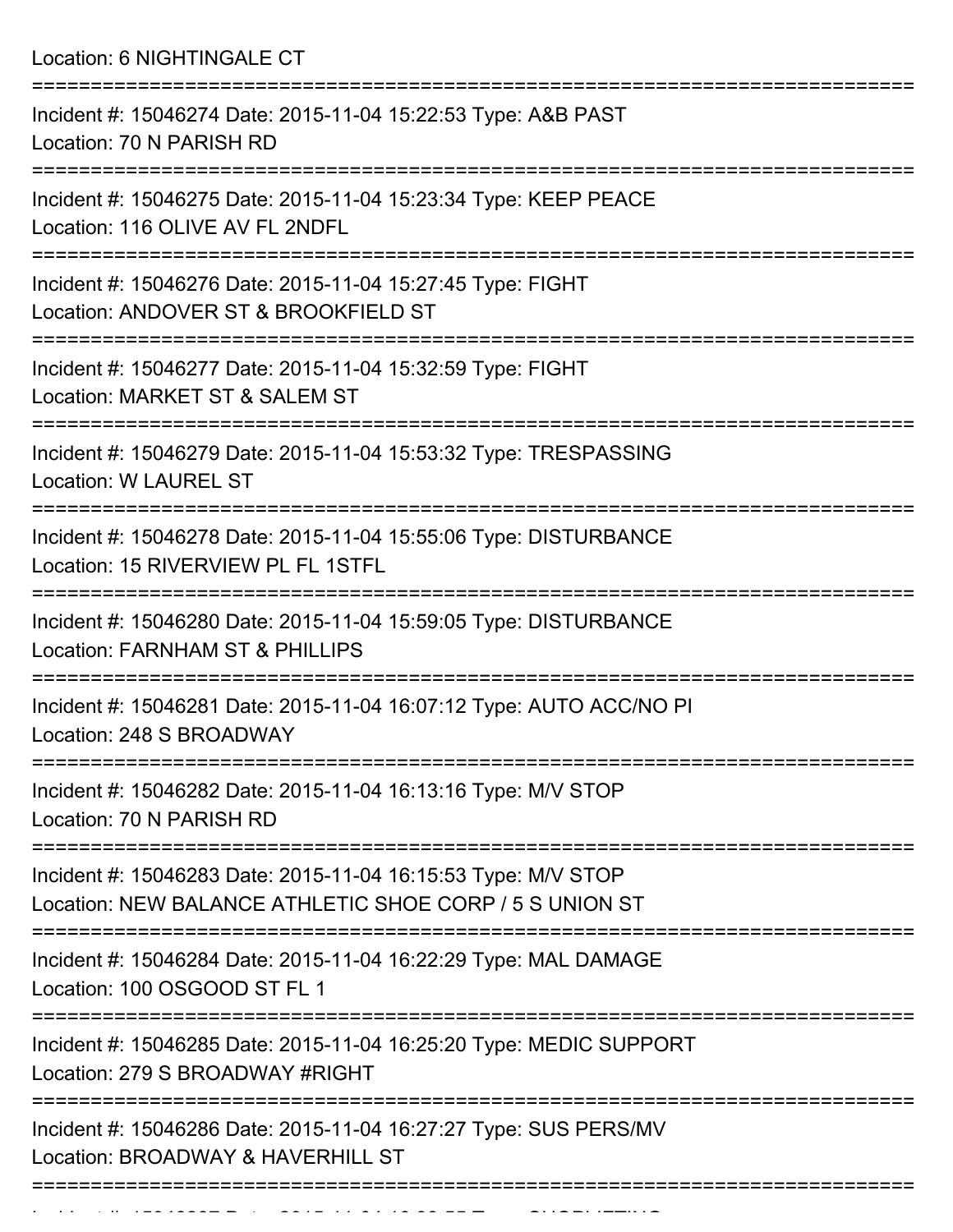Location: CVS PHARMACY / 266 BROADWAY

| Incident #: 15046288 Date: 2015-11-04 16:55:35 Type: AUTO ACC/PED<br>Location: MERRIMACK ST & S UNION ST                      |
|-------------------------------------------------------------------------------------------------------------------------------|
| Incident #: 15046289 Date: 2015-11-04 17:04:15 Type: MAL DAMAGE<br>Location: 89 GREENFIELD ST                                 |
| Incident #: 15046290 Date: 2015-11-04 17:05:46 Type: MAL DAMAGE<br>Location: 89 GREENFIELD ST                                 |
| Incident #: 15046292 Date: 2015-11-04 17:12:39 Type: TENANT PROB<br>Location: 29 ORCHARD ST                                   |
| Incident #: 15046291 Date: 2015-11-04 17:13:32 Type: GUN CALL<br>Location: CARRIBEAN AUTO BODY / 134 WEST ST                  |
| Incident #: 15046293 Date: 2015-11-04 17:18:50 Type: B&E/MV/PAST<br>Location: 28 LENOX CIR<br>=============================== |
| Incident #: 15046294 Date: 2015-11-04 17:19:49 Type: MAL DAMAGE<br>Location: 1090 ESSEX ST                                    |
| Incident #: 15046295 Date: 2015-11-04 17:37:59 Type: MEDIC SUPPORT<br>Location: 427 LOWELL ST                                 |
| Incident #: 15046296 Date: 2015-11-04 17:59:34 Type: MEDIC SUPPORT<br>Location: 18 SUMMIT AV #AV                              |
| Incident #: 15046297 Date: 2015-11-04 18:17:00 Type: M/V STOP<br>Location: 2 MELROSE ST                                       |
| Incident #: 15046298 Date: 2015-11-04 18:54:16 Type: M/V STOP<br>Location: BROADWAY & LOWELL ST                               |
| Incident #: 15046299 Date: 2015-11-04 19:02:43 Type: LOUD NOISE<br>Location: 141 AMESBURY ST #508                             |
| Incident #: 15046300 Date: 2015-11-04 19:07:01 Type: VIO CITY ORD<br><b>Location: MECHANIC ST</b>                             |
|                                                                                                                               |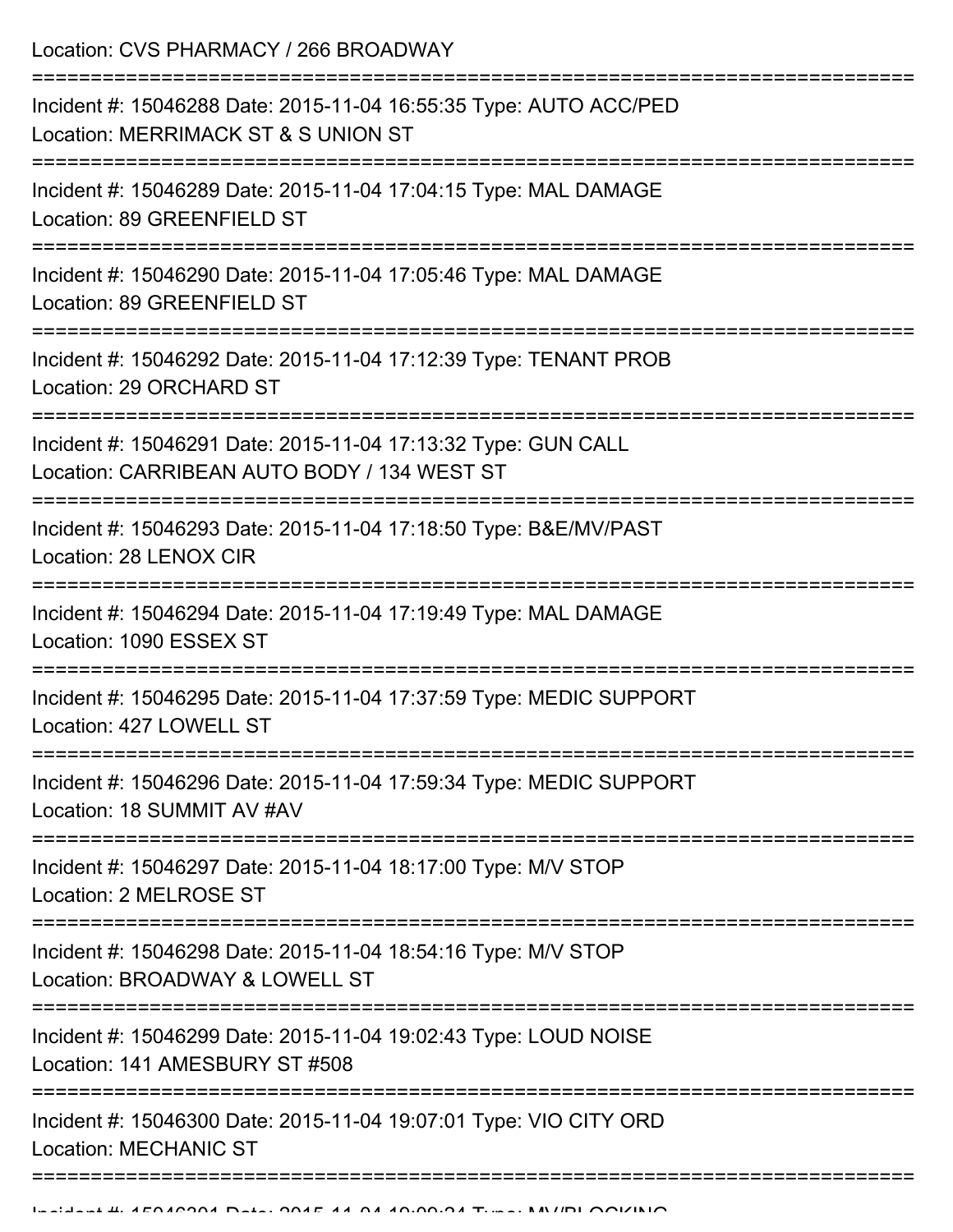| Location: PROSPECT CT & PROSPECT ST                                                                            |
|----------------------------------------------------------------------------------------------------------------|
| Incident #: 15046302 Date: 2015-11-04 19:17:04 Type: DRUG VIO<br>Location: 8 INMAN ST                          |
| Incident #: 15046303 Date: 2015-11-04 19:38:53 Type: DISTURBANCE<br>Location: MARKET ST & PARKER ST            |
| Incident #: 15046304 Date: 2015-11-04 19:57:27 Type: RECOV/STOL/MV<br><b>Location: 10 ARLINGTON ST</b>         |
| Incident #: 15046305 Date: 2015-11-04 20:14:22 Type: INVESTIGATION<br>Location: 312 WATER ST                   |
| Incident #: 15046306 Date: 2015-11-04 20:29:35 Type: M/V STOP<br>Location: 38 MELROSE ST                       |
| Incident #: 15046307 Date: 2015-11-04 20:30:21 Type: DISTURBANCE<br>Location: 19 SHERIDAN ST #1                |
| Incident #: 15046308 Date: 2015-11-04 20:48:17 Type: M/V STOP<br>Location: ESSEX ST & HAMPSHIRE ST             |
| Incident #: 15046309 Date: 2015-11-04 21:05:05 Type: M/V STOP<br>Location: PARK ST & SARATOGA ST               |
| Incident #: 15046310 Date: 2015-11-04 21:20:24 Type: MEDIC SUPPORT<br>Location: 18 WINTHROP AV #1              |
| Incident #: 15046311 Date: 2015-11-04 21:46:12 Type: M/V STOP<br>Location: 134 WEST ST                         |
| Incident #: 15046312 Date: 2015-11-04 21:51:35 Type: ALARMS<br>Location: COMMUNITY DAY CARE / 190 HAMPSHIRE ST |
| Incident #: 15046313 Date: 2015-11-04 22:08:36 Type: DISTURBANCE<br>Location: 433 RIVERSIDE DR                 |
| Incident #: 15046314 Date: 2015-11-04 22:31:51 Type: M/V STOP<br>Location: 50 BROADWAY                         |
| Incident #: 15046315 Date: 2015-11-04 22:52:17 Type: INVEST CONT                                               |